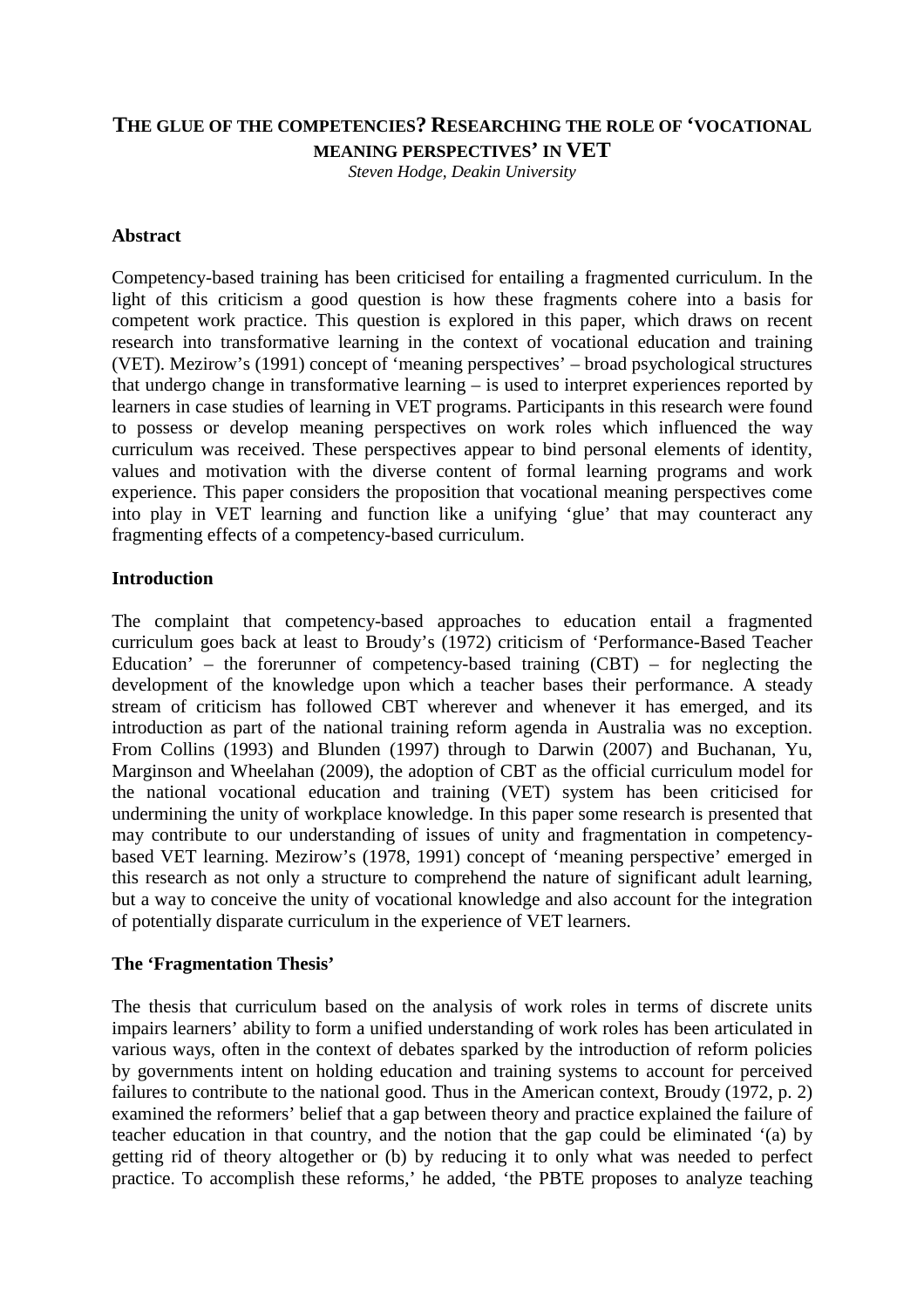into a set of operations or tasks.' Broudy (1972) asserted that the PBTE approach is based on the following assumptions:

1. The teaching act is the sum of performances into which it is analysed.

2. The performance unit is a matter of indifference, i.e., the number and character of the performance units can vary from one program to another.

3. The criterion for the "product" is demonstrated competence in the selected set of training performances. (p. 3)

But for Broudy (1972), the assumption that in teaching the whole is the sum of the parts,

...is a notoriously inadequate description of any human action, let alone one so complex as teaching. Teaching can, of course, be *thought of* as broken down into parts, but as a concrete action it is guided at every moment by a sense of its total pattern. This pattern – in swimming, reading, classifying, judging – integrates the analyzed constituents into a meaningful functional sequence, not merely an additive one. We are told, at least by some psychologists, that *after* the pattern has been sensed or felt or understood, the details can be perfected separately, but until the pattern has been discerned, drilling on the separate parts yields disappointing results.

Notwithstanding Broudy's (1972) criticism, the PBTE (which was later called 'Competency-Based Teacher Education') movement pushed on with its agenda through the 1970s. Later on, the idea of competency-based education was picked up by British policy makers and industry leaders in the 1980s, where it became the cornerstone of national vocational education reform. The British context shared a number of characteristics with the American one that gave birth to PBTE. In Britain the argument circulated that the failure of education and training systems contributed to a social malaise (a faltering economy) and that reform was therefore necessary. In this new setting the principles of competency-based education were applied to the vocational education and training (VET) sector, prompting anew the debate about the benefits of the competency approach and the deployment of the fragmentation thesis. For example, Ashworth and Saxton (1990, p. 12) explained that,

...the competence approach gets applied in a given occupational area by the generation of a long list of competence statements which are intended to cover all the skills, pieces of information, and performances necessary to carry out the required tasks. Thus, it is assumed in practice that individual elements of competence add together to produce global competence.

They went on to conclude,

A complex skill entails elements none of which can even be defined independently of the rest. Any behaviour is a 'meaningful Gestalt'; a whole in which the individual elements affect each other in a manner that changes their nature. The elements of skill are not recognisable or separable from the complex whole (Ashworth & Saxton 1990, p. 12)

In the British context, the fragmentation thesis was elaborated by a number of critics, with Hyland (1993, 1997) prominent among them.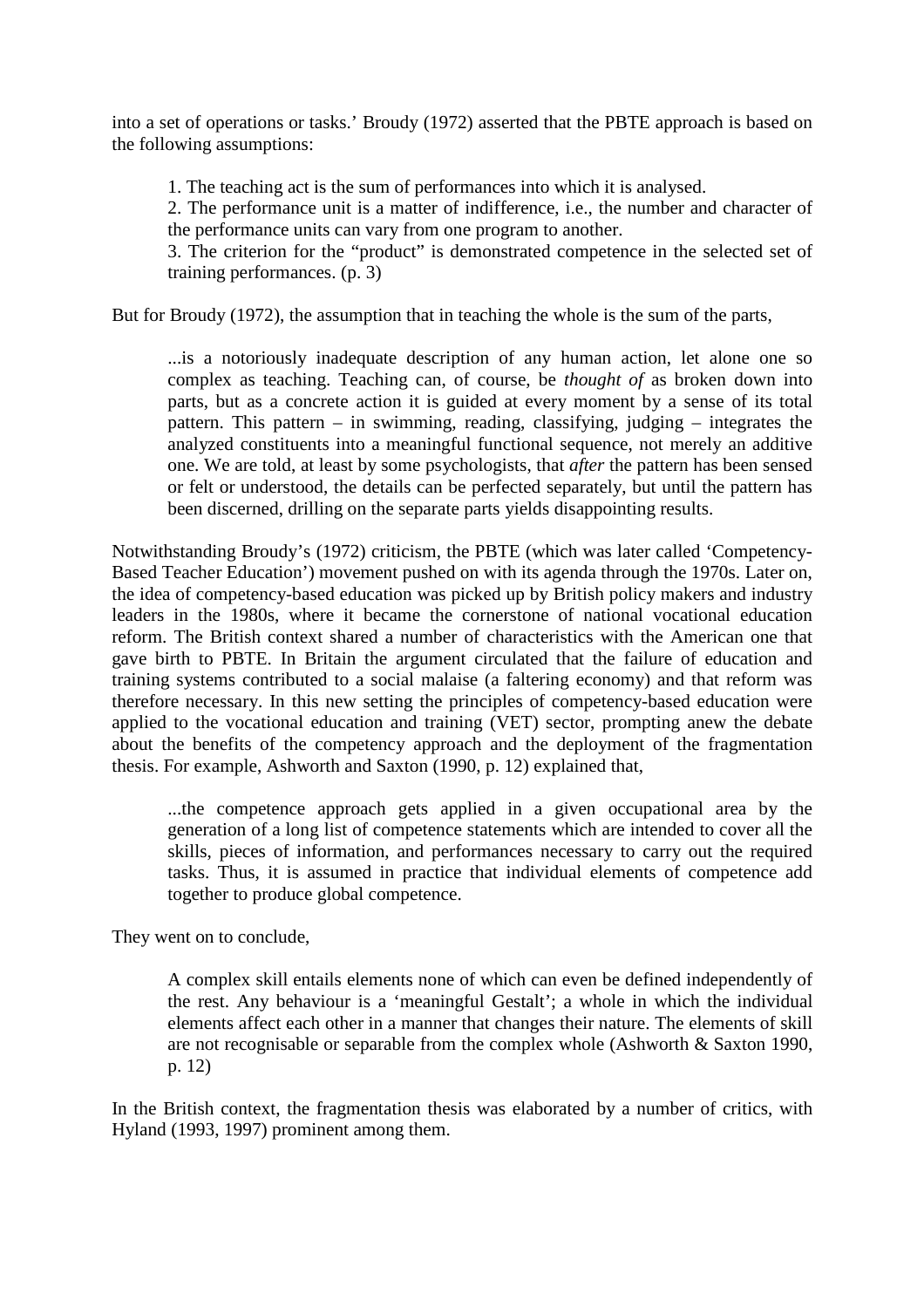It may be argued that the adoption of CBT in Australia – again in an environment of political discontent with public education and training systems – was been marked by a more nuanced application of the principles, a trend influenced by the positions of Hager (1995), who argued the need to embrace a 'broad' as opposed to a narrow conception of competency and Harris, Guthrie, Hobart and Lundberg (1995), who endowed CBT with humanist credentials by stressing the potential for CBT to underpin student-centred learning. However, such efforts did not stop both the generation of 'narrow' competency statements, especially in the early days of training reform, nor the emergence of anti-CBT voices and an Australian phase of the fragmentation thesis. Instances of criticism (including constructive criticism) that mobilise the fragmentation thesis in some way include Collins (1993), Brown (1994), Blunden (1997), Cornford (1997), Chappell, Gonczi and Hager (2000), Wheelahan (2004) and Darwin (2007). Buchanan et al (2009, p. 20) recently put the matter this way:

The assumptions underpinning [the Australian CBT] system about the nature of work are limited. At best they provide an incomplete basis for engaging with the changing nature of work. At worst they inhibit our understanding how work is evolving. Few, if any people, today want to define jobs in narrow, occupational terms. But dismembering work into thousands of units of competence misses the point. Instead, it is the cluster or ensembles of capability that give people the capacity to do things – not an aggregation of discrete skills. When it comes to being competent the whole is definitely more than the sum of the parts – or in particular, units of competence.

# **The concept of 'vocational meaning perspectives'**

The significance of my research for the fragmentation thesis is not immediately obvious. After all, transformative learning is an adult learning theory steeped in the individualist and humanist traditions of American adult education. Mezirow's (1991) theory of transformative learning shares fundamental assumptions with the theories of Lindeman (1926) and Knowles (1962) regarding the primacy of the individual's needs for self-development in the development of curriculum. It is difficult to imagine a stronger contrast than the one between this philosophy and the philosophy implicit in contemporary Australian VET which accords primacy to the needs of industry and the economy generally in determining curriculum, and places very little weight on the meaning of it all for the individual. Yet there is one level on which Mezirow's (1991) ideas have clear implications for CBT and Australian VET more broadly. Specifically, Mezirow (1991) makes a distinction between meaning structures in learning that maps to the division between wholes and parts that is fundamental to the fragmentation thesis.

Mezirow's (1978) research, which marks the beginning of transformative learning theory, focussed on the experiences of women returning to education where they were exposed to feminism and techniques such as those used in 'consciousness-raising' groups. For many of these women, after years occupying traditional female roles, their new experiences were exhilarating, disruptive and liberating. Many experienced deep changes in their outlook. Mezirow (1978) theorised these changes as transformations of 'meaning perspectives' or the 'the structure of psychocultural assumptions within which new experience is assimilated to past experience' (1978, p. 11). The negation of assumptions and the perspective transformation that can follow was posited by Mezirow (1978) as the central dynamic of adult learning. Later, Mezirow (1991) distinguished between meaning schemes and meaning perspectives. Schemes are the specific types of thought, action, and affection that make sense in terms of overarching perspectives. We can learn at the level of meaning schemes –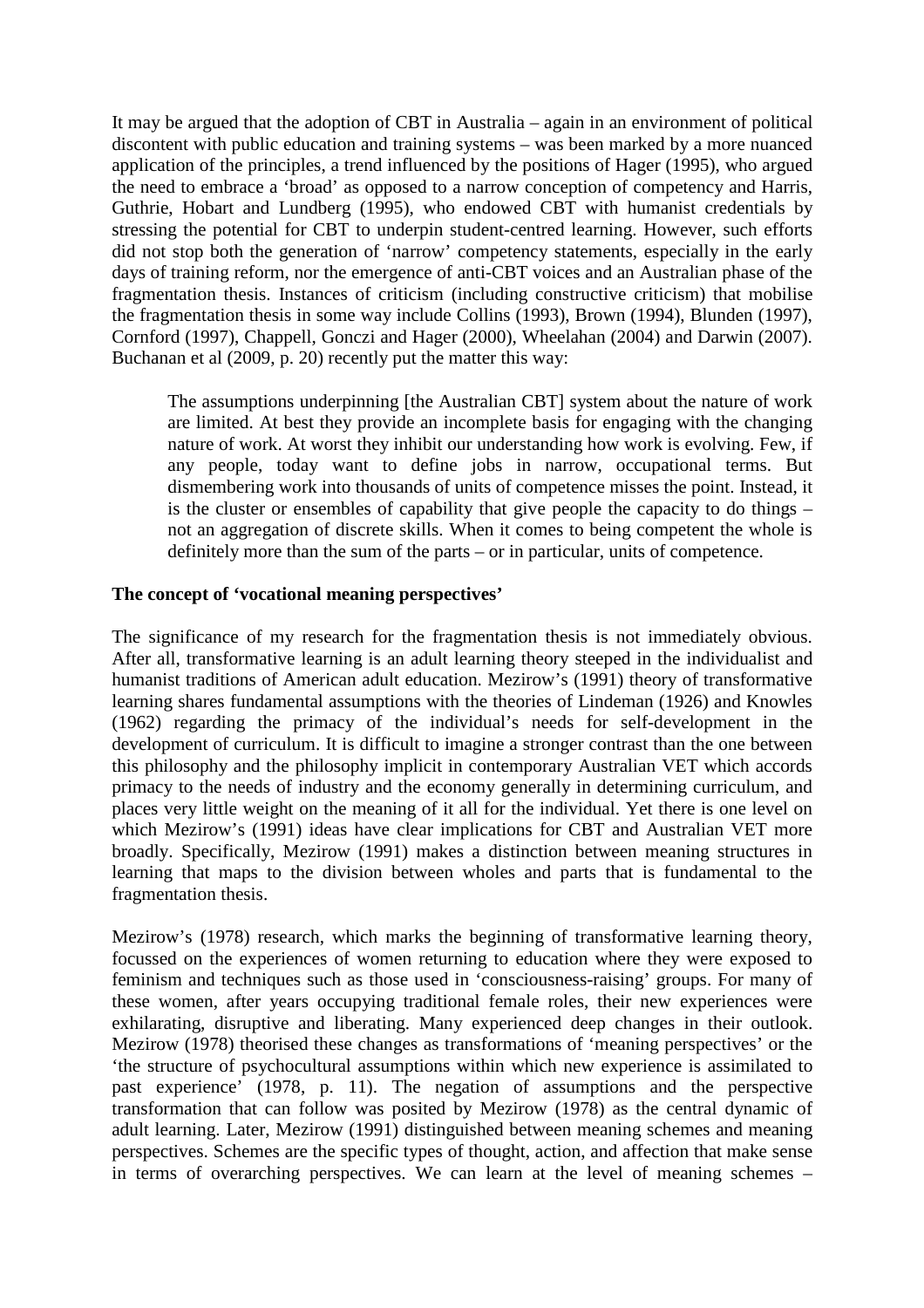Mezirow (1991) illustrates this kind of learning with the example of practicing golfing skills – without triggering transformative learning. However, an accumulation of scheme negations, or a direct challenge to a meaning perspective, does have the potential to bring about the transformation of the relevant meaning perspective. Once a perspective is transformed, it would appear that the meaning of constituent schemes is revised. Things are seen in a new light; skills, knowledge, attitudes take on a different significance.

Many adult educators drawn to Mezirow's (1978, 1991) ideas are stirred by the prospect of close examination of the *process* of perspective transformation. King (1998, *preface*) captures the essence of this attraction: 'One of the most thrilling experiences for me as an adult educator is to see adults awaken to new understandings about their world and themselves.' My research broadly followed the orientation to transformative processes, seeking to find and understand significant personal change in VET. I selected three groups of learners undertaking different VET programs to build case studies of transformative learning in VET. While my research focussed on the nature of transformative experience in these cases, I also posed the question of the relation of perspective transformation to VET curriculum, and it is this line of investigation that moved the focus away from the process of perspective transformation in individuals and on to the relationship between meaning structures, VET curriculum and job roles and ultimately to the idea of vocational meaning perspectives.

A secondary part of my research involved interviewing industry specialists whose expertise was in the curriculum content of the learning group cases. I asked these informants ( $N = 11$ ) a series of questions about mindsets, worldviews, outlooks, assumptions, beliefs and so on, that might be common to effective practitioners in their specialist vocational areas. I was asking them, in effect, to tell me whether competent workers in a given occupation possessed a vocationally specific meaning perspective. To my surprise, for each of the specialist areas (youth work, frontline management and motorcycle maintenance) the answer was 'yes': there are such structures that characterise effective practitioners in each area. The interviews then moved on to the description of these perspectives. The perspective of each vocation was highly specific. The descriptions did not reveal more-or-less generic 'key competency'/'employability skill'-type features (which is what I anticipated), but a system of assumptions that encompassed elements of personal interest and motivation, professional stance, and the nature of the environment and its objects and actors in which the practitioner worked. For instance, the youth work vocational perspective included such assumptions as:

- Young people are interesting
- Young people are innately good
- Poor environments lead to problematic behaviour in young people
- Youth work clients need good adult role models
- Youth workers have to reflect on their own behaviour with clients

Expressed in this way, these statements are unremarkable. However, to hold these as assumptions in all their ramifications, to act in terms of them and to perceive the world in their light calls for much more than intellectual assent. The experiences of a few of the learners in the youth work course suggest that for some people, approaching a work role that embraces these assumptions can create upheaval and bring about the learning experience Mezirow (1991) called 'transformative'. I will briefly discuss the experiences of three learners I interviewed which illustrate this process.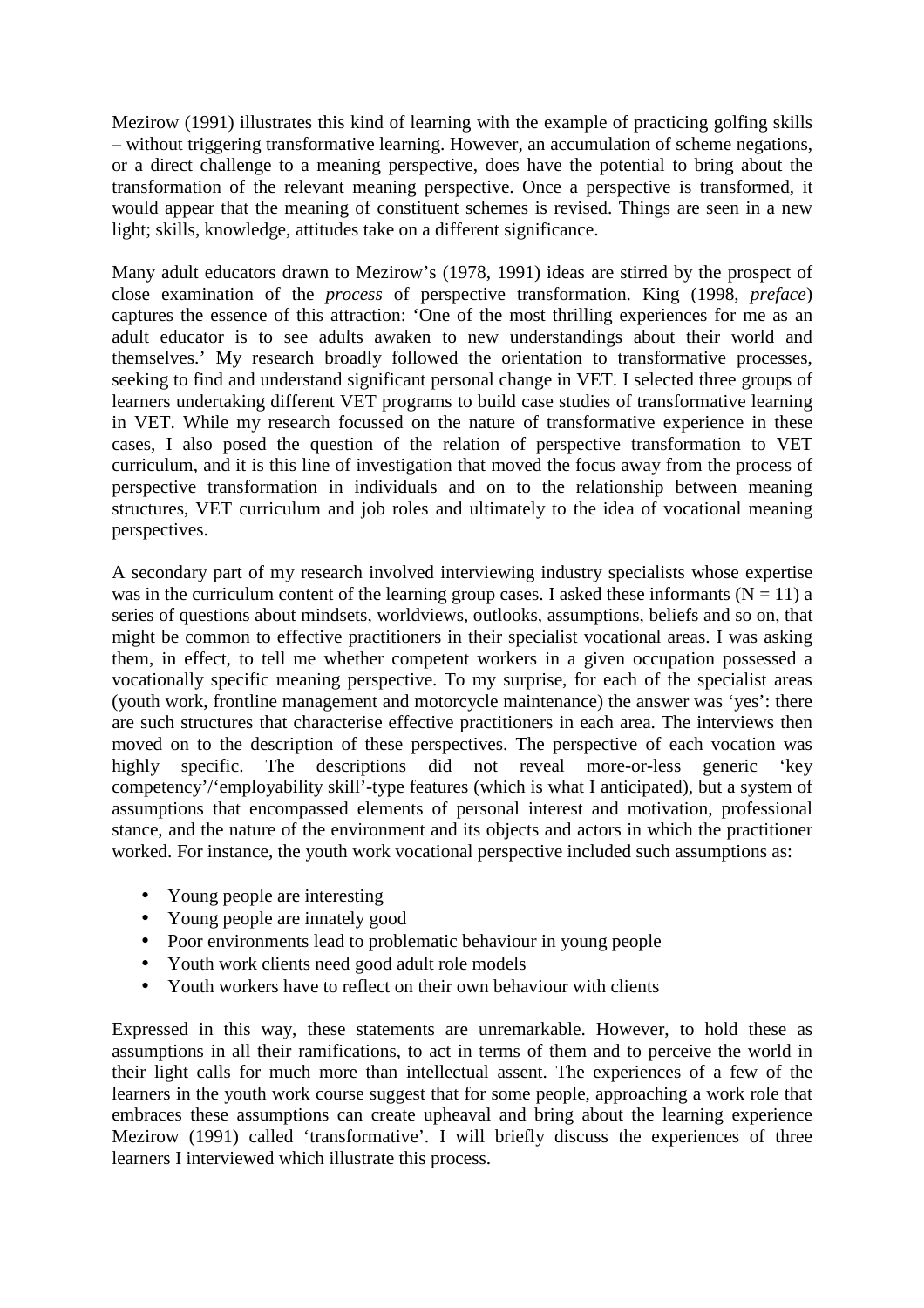Two of these learners were mothers in their 40s with teenage and older children. They did not have a clear sense of what youth work involved coming into the course, but did assume that the attitude of the caring parent and the behaviour management skills they developed in the parenting context would equip them to be effective youth workers. However, as the youth work course progressed, these learners entered a phase of what Mezirow (1991) called a 'disorienting dilemma', i.e. a confusing, even painful, period during which a person feels deeply challenged by new learning. One of the learners spoke of becoming 'depressed', while the other responded this way when I asked about how much anxiety the course caused:

A lot. I guess I was taken completely out of my comfort zone, both in my beliefs or my - it's really hard to explain. There was quite a lot of discomfort in terms of where I thought I was at, and where I needed to be. There was quite a lot of discomfort there. I was just completely taken out of my comfort zone. All of a sudden learning about a community issue. I find it hard to explain. I was just really uncomfortable throughout the course, it wasn't the course, it probably wasn't even my ability to learn, but the information was challenging or made me quite uncomfortable.

In these interviews I asked the learners in detail about what it was that produced the discomfort. For both learners, two themes recurred: first, that parents often create environments that induce client behaviour and second, that the number of youth work clients in programs and in various form of treatment was much higher than they assumed:

I was just learning that these kids aren't learning any good, they're not around good people. Foster carers are minimal these days, so the environments that these kids are growing up in, they're learning nothing, they're not learning goodness. You can't expect a kid to know it if they've never learnt it. That's what I'm learning. And society will be in accordance with that, and continue to be. That's what freaks me out the most. There's no light.

I knew there were problems [but] I didn't realise the lack of structure, or lack of organisation for dealing with these kids. I knew kids were taken out of homes and stuff like that, but I didn't realise then what happens to them. Not to the extent that it's happening.

These two learners brought assumptions about parenting, the system and society to the course that were directly challenged by the curriculum. At the time I spoke to these learners, which was several weeks after course completion, they were both youth workers. They were still sorting their views out about youth work, but their outlooks now encompassed an assumption – poor environments lead to problematic behaviour in young people – that not only did not seem to be part of their initial set of assumptions, but conflicted with those assumptions.

Another learner I interviewed whose assumptions were challenged came into the course with rigid views about the causes of youth work client behaviour. For this learner, individuals freely chose their own behaviour and deserved to be dealt with harshly:

I was always fairly moral, fairly strict-moral sort of person, and so for me even when I was a kid, if someone does something to someone else, it would be straight, "That's wrong", condemn them for it.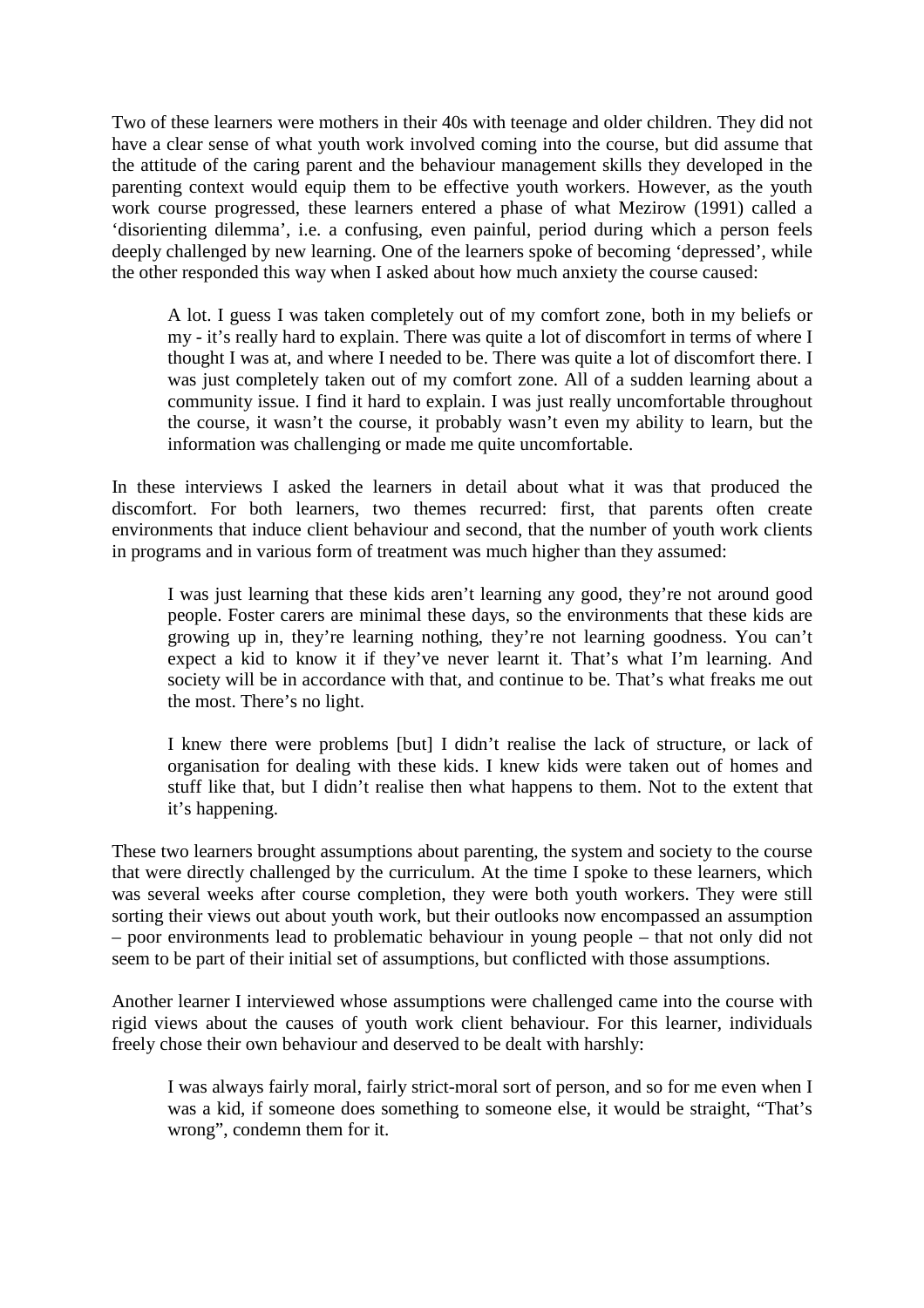The basis for this kind of thinking underwent significant change during the course. This learner explained that

…for me perhaps what changed more than anything, as I mentioned, I would always determine it pretty cynically, really, 'right' and 'wrong', and I don't really care what your situation is. I was probably a bit insensitive in my own mind. I don't care, I don't really care if you've been hit by your dad, it's no excuse for doing this. And I guess where my change occurred was that I actually went back and said there is a reason for it. I [had] said there's no reason for that, you can't do that. You hurt somebody, I don't give a damn what's happened to you, you can't do that. And what I actually did was went back and said, yes, there is a reason for it. And so I think the biggest thing for me was, the change was going back and understanding why things have happened. So it was that definite change.

His revised outlook is expressed in this statement about being a youth worker:

You couldn't say we expect less bad behaviour or I expect more bad behaviour. It's simply a matter of what their situation is. You can only expect so much from them. If I run into a child who's been sexually abused by their father for the last ten years, I can't possibly expect that child to be well-adjusted. If they are, that would be quite extraordinary. But you cannot sit there and say, 'Well, I expect you to behave this way because you are this age.' Let's say it's a 16-year-old; they've been abused by their father for ten years. Now if that 16-year-old has gone off and abused someone else or hurt them or done something else, I can't reasonably expect they can't do that. That doesn't justify it, but I cannot sit there and say, 'Well I cannot absolutely in any way understand why you have done that.' So you have an understanding of what they've done, and perhaps why it's happened. [It] doesn't say it's good, and obviously we want to change it, but at the same time you can look at it from their point of view.

This learner brought assumptions about the causes of youth work client behaviour to the course that were challenged, and went on to develop a mindset that included two assumptions – poor environments lead to problematic behaviour in young people and young people are innately good – which conflicted with the original assumptions.

In contrast with the experiences of these learners was the learning reported by an interviewee who had extensive exposure to the realities of youth work a few years before starting the course. He had entered the juvenile justice system at a young age, but was helped to disengage from that environment before his punishments were escalated to custodial sentences. When I asked him about whether he was confronted by anything he learned in the course, he replied

No, I didn't find anything confronting.

*Any of the stuff about the situations of young people, did you find any of that stuff confronting?* 

Not really no. I have sort of grown up with a lot of young people who have had a lot of backgrounds with that kind of stuff.

We discussed his experience with youth work realities. He explained he was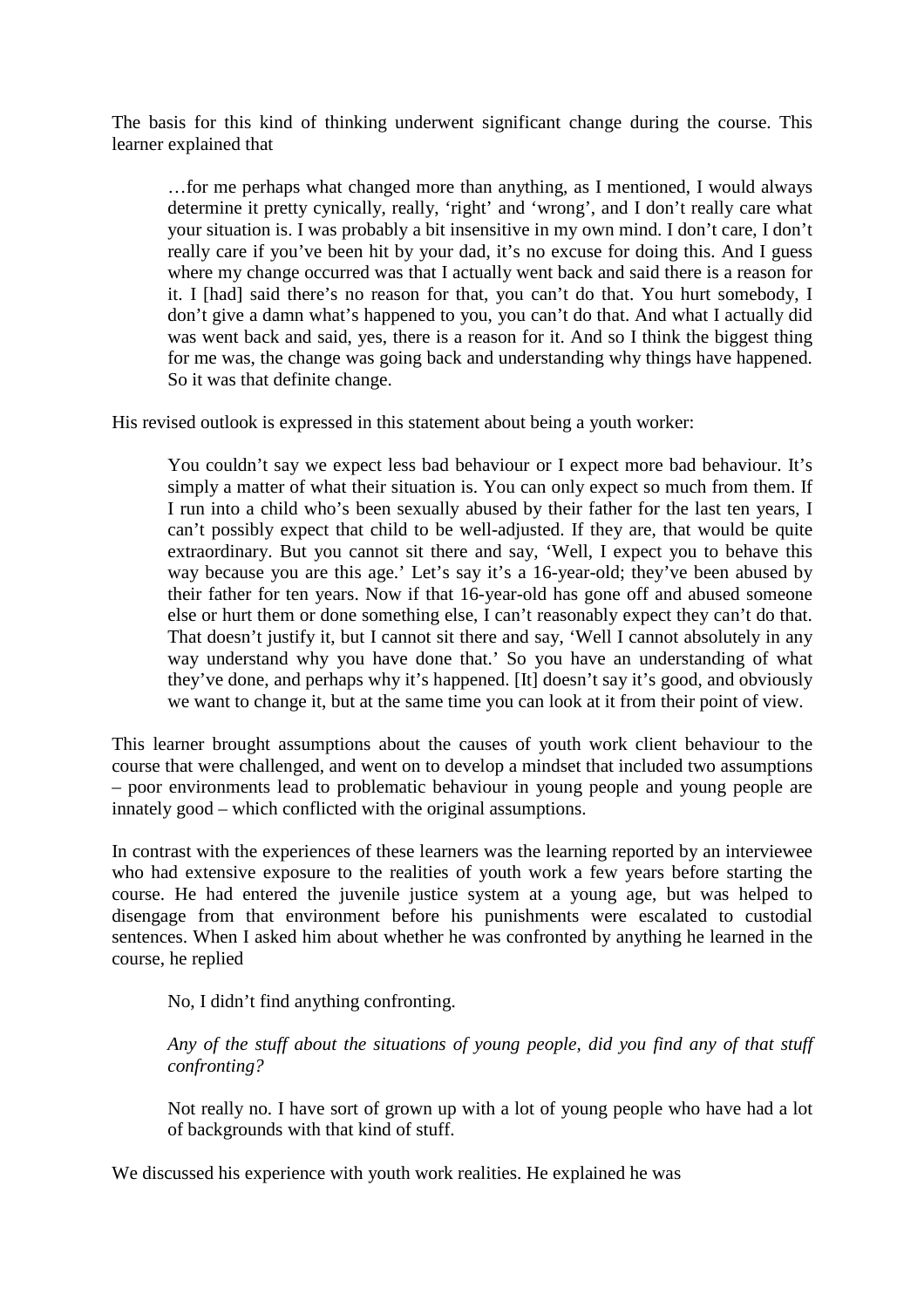Just naughty when I was younger as well, just getting into trouble. I went to court a few times and a lot of my friends as well. I have got friends who are still doing bad stuff and still classed as a youth as well.

*So the things that you heard about the clients, that didn't surprise you?* 

No, there was still some stuff though. I heard a story about an 11 year old girl knocking on doors, prostituting and stuff. There was stuff like that but I know it is out there so it doesn't shock me.

*When you went to the cells, that didn't disturb you much?* 

I have actually been in them before myself, so I already knew that place.

*You mentioned some of the older mothers before* [the interviewees discussed above] *were they shocked?* 

When they saw the cells, yeah. I thought it was quite cosy, it had lots of posters and a TV in there. I thought it was actually not too bad.

I questioned him about his stance on the youth work assumptions listed earlier, and he wholly subscribed to each of them. Although this learner experienced some difficulty with learning as such during the course, none of his assumptions which pertained to the youth work role were challenged.

# **Vocational meaning perspectives and CBT**

Because the focus of my research was on the process of transformative learning in individuals, my methodology did not include provision for systematic exploration of the relationship between learner perspectives and the individual competencies around which their learning was structured. However, I did spontaneously extend the discussions to the topic of particular course content and assumptions relating to youth work. Two interesting points emerge from these parts of the interviews. First, learners in the youth work course who either entered the program with a set of assumptions that matched those of the youth work perspective or whose assumptions were transformed in line with the with work perspective tended to interpret the course content in terms of the set of assumptions. For example, one of the learners whose assumptions changed pointed to the impact of statistical data presented in relation to the unit of competency 'CHCCS402A Respond holistically to client issues':

I'm just trying to think back to the first couple of weeks…Yes, we'd talk about information from the course notes. They were going through statistics – that was what freaked me out. A lot of statistics. Over the last 20 years on the number of kids removed from parents. It's increasing rapidly.

Other learners demonstrated that information about legislation, policy, specific service provision and cultural awareness was assimilated in terms of assumptions. The second observation is that the learners whose assumptions were challenged seemed to have difficulty integrating the course content from the early part of the program. Their experience contrasts with that of the learners entering the course with youth work oriented assumptions. These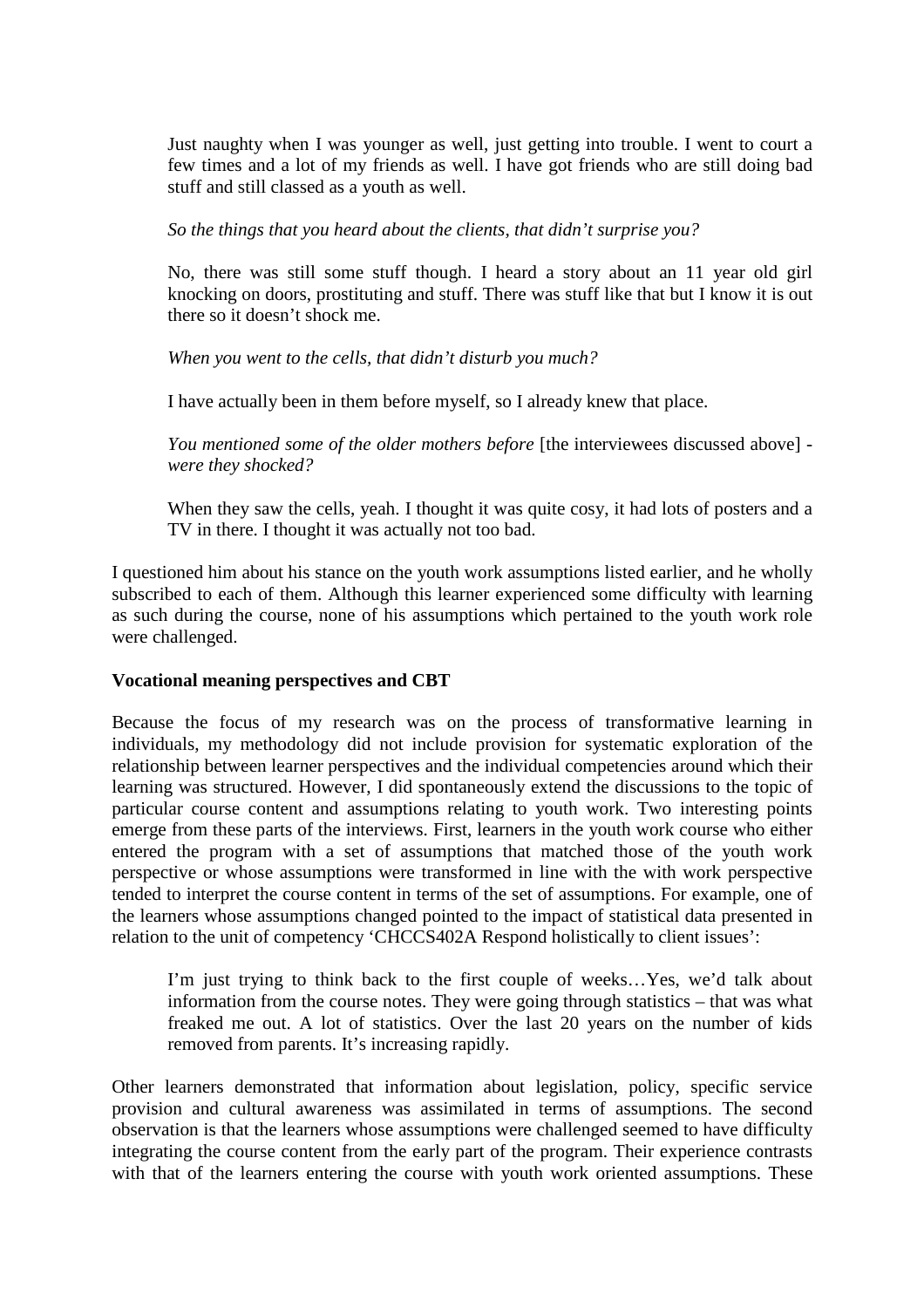learners appeared to relate the details of the coursework to their assumptions immediately. I wonder whether the initial assumptions of the learners who experienced transformative learning, insofar as their assumptions did not yet reflect those of the youth work perspective, impaired the integration of specific information. An additional or alternative reason may be that a phase of 'disorienting dilemma' would interfere with the discernment of wholes regardless of how fragmented or integrated the representation of an occupation in curriculum. What the evidence from the interviews with the youth work learners suggests is that their learning can be comprehended at both the level of meaning perspectives – systems of assumptions – and meaning schemes – specific information, procedures, responsibilities, etc. For the first two learners discussed above, their experience in the course involved learning as meaning perspective transformation and learning as meaning scheme acquisition. The third learner did not experience learning as meaning perspective transformation but did learn at the level of meaning schemes. For example, he said that what did confront him was 'a story about an 11 year old girl knocking on doors, prostituting and stuff. There was stuff like that but I know it is out there so it doesn't shock me.' What was confronting to him added to his stock of ideas of what could be encountered in the world of youth work but it confirmed rather than challenged his existing perspective.

As a whole, this extended case study of a youth work learner group, involving interviews with industry specialists and learners, indicates that the concept of meaning perspectives may be relevant to VET learning. Discussions with industry specialists points to the possibility of vocationally-specific meaning perspectives identifiable as systems of assumptions which are shared by competent workers within occupations. Discussions with learners preparing for these occupations indicate that vocationally-specific meaning perspectives may already be in play in VET programs. Some learners entering the program come with perspectives that resemble the vocational perspective and whose learning consists in the reinforcement and extension of the perspective. Other learners experience perspective transformation that leads to the assumption of the vocational perspective and whose learning henceforth serves to strengthen the new perspective.

# **Conclusion**

The fragmentation thesis posits wholes that are sundered through the application of competency-based approaches to curriculum. These wholes refer to an existential unity embodied in work roles as they are undertaken by concrete individuals. For Broudy (1972) and Ashworth and Saxton (1990), the whole is conceptualised as a pattern or gestalt, while in Buchanan et al's (2009) assessment, the whole comprises a 'cluster or ensemble of capabilities'. In each of these accounts, the translation of these wholes into competencies fragments the whole so that the resulting curriculum obstructs rather than facilitates the learner's apprehension of patterns or ensembles. The research discussed in this paper introduces another conceptualisation of vocational wholes, in this case borrowing the idea of meaning perspectives from Mezirow (1978, 1991). Meaning perspectives are structures that confer meaning upon particular beliefs, actions, knowledge, skills and conversely, specific beliefs, actions, knowledge and skills always express a meaning perspective. The research indicates that there are vocational meaning perspectives that lend unity to competent practice and that these structures are not necessarily captured in units of competency. In this research, the experience of learners was analysed in terms of meaning perspectives and component schemes. The learners were found to possess or develop vocational meaning perspectives which influenced the way curriculum was received. Learners appeared to relate material delivered in the form of units of competency back to the system of assumptions making up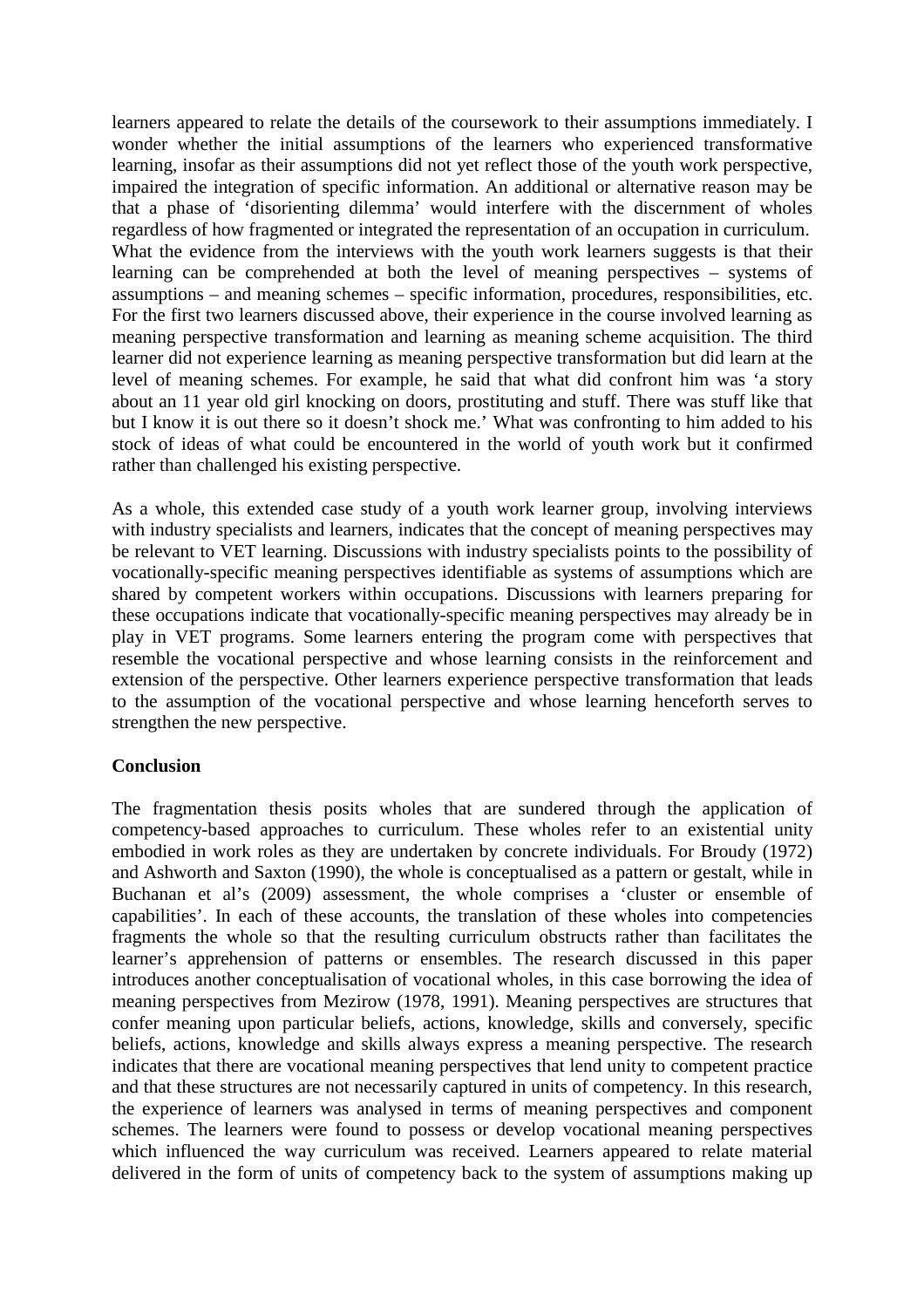the perspectives, and did not encounter the perspective by way of adding the units together. Units of competency may have contributed to the transformation of meaning perspectives, but the new perspectives were not a composite of the units.

It is not the contention of this paper that vocational meaning perspectives necessarily *are* the wholes posited by researchers and theorists who have articulated the fragmentation thesis, but it is likely that the structures described by the industry specialists I interviewed have a bearing on the debate. The experience of the learners contributes to the debate because perspectives described by the industry specialists appear to have played a role in VET learning. Several questions arise in the wake of the research presented here. To begin with, should VET involve fostering the emergence, development and reinforcement of vocationally-oriented meaning perspectives? Among other things, such a goal would bring with it the prospect of VET becoming implicated in promoting transformative learning, a process fraught with difficulties for some learners. There is a growing literature (e.g. King 2005, Cranton 2006, Mezirow & Taylor 2009) that addresses pedagogies for transformative learning that could inform discussion, decision making and professional development. Another question concerns the relationship between learning as meaning perspective development and transformation and CBT. Are they incompatible? The research discussed here does not suggest that they are mutually exclusive, but how they interact is not obvious. If a vocationally relevant assumption system is in place when a learner enters a CBT program, it is possible that the existence of the perspective neutralises any fragmentation of the vocational role as it is represented in curriculum. If a learner is primed for transformative learning on entering a CBT program, fragments pertaining to a role may be sufficient to 'trigger' perspective transformation. But in either case, there is room to explore ways in which CBT could more systematically contribute to learning at the level of meaning perspectives. Some of the suggestions for overcoming the spectre of fragmentation (e.g. Hagar 1995, Cornford 1997, Wheelahan 2004) may be relevant here. The last question I will pose here is about the relationship between vocational meaning perspectives and the concept of occupational or vocational identities (Phillips 1995, Winch 2003). Although such identities are usually envisaged as something consolidated through work itself rather than training, there is the interesting possibility that vocational meaning perspectives could exert some influence over the formation of vocational identities.

# **References**

Ashworth, P.D. & J. Saxton, J. (1990). 'On 'Competence'.' *Journal of Further and Higher Education*, 14: 2, 3-25.

Blunden, R. (1997). *Teaching and Learning in Vocational Education and Training*. Social Science Press, Katoomba.

Broudy, H.S. (1972). *A Critique of Performance-Based Teacher Education*. American Association of Colleges for Teacher Education, Washington D.C.

Brown, M. (1994). 'Competency-based training: Skill formation for the workplace or classroom Taylorism?' in J. Kenway (ed.) *Economising Education: The post-Fordist directions*, Deakin University Press, Geelong, 153-184.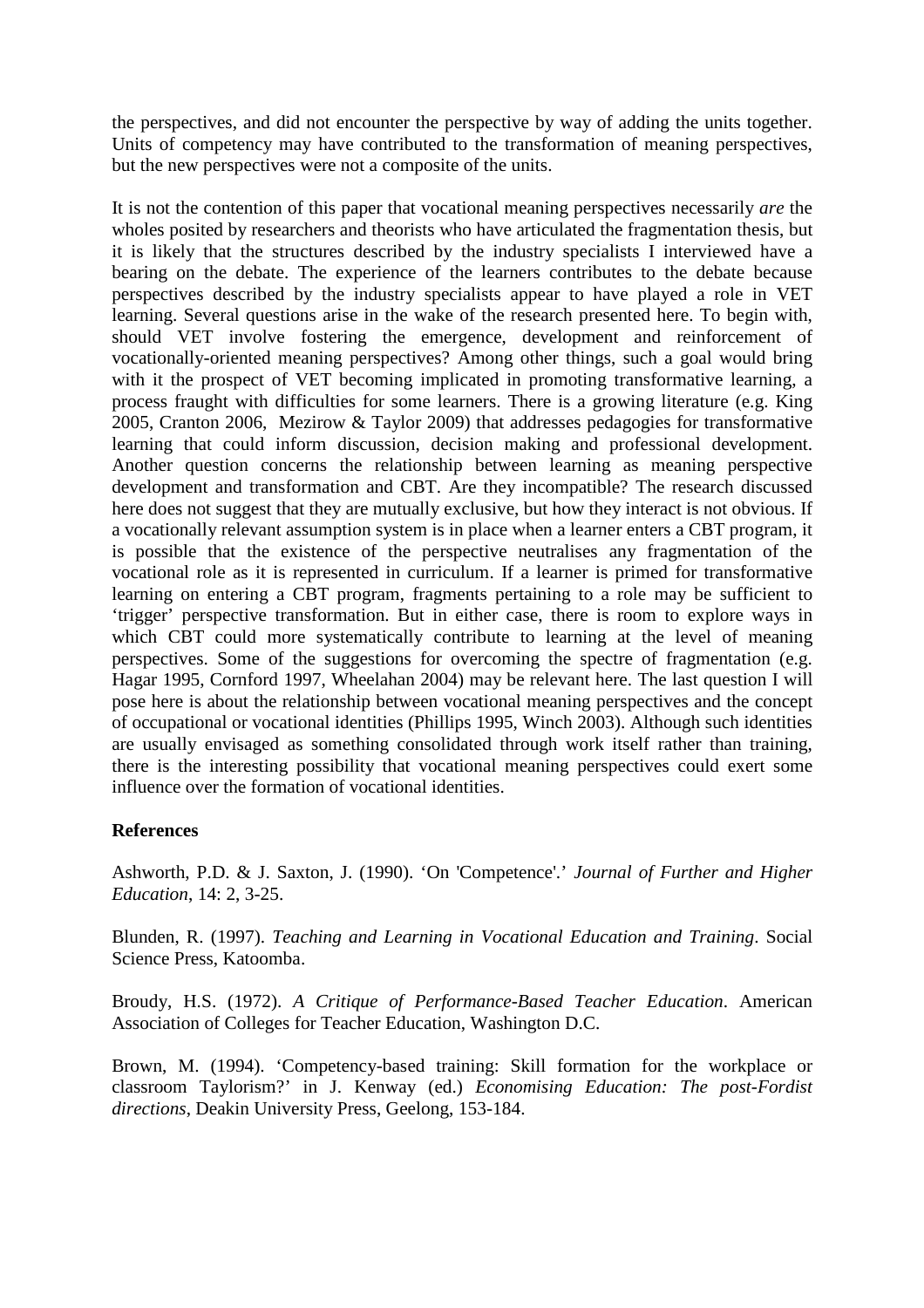Buchanan, J., Yu, S., Marginson, S. & Wheelahan, L. (2009). *Education, Work and Economic Renewal: An issues paper prepared for the Australian Education Union.* Workplace Research Centre, University of Sydney, Sydney.

Chappell, C., Gonczi, A., & Hager, P. (2000). 'Competency-based education.' in G. Foley (ed.), *Understanding Adult Education and Training*, Allen & Unwin, Crows Nest, NSW, 191-205.

Collins, C. (1993). 'Introduction' in C. Collins (ed.) *Competencies. The competencies debate in Australian education and training*. The Australian College of Education, Deakin, ACT.

Cornford, I.R. (1997). 'Ensuring effective learning from modular courses: a cognitive psychology-skill learning perspective.' *Journal of Vocational Education & Training*, 49:2, 237-251.

Cranton, P. (2006). *Understanding and Promoting Transformative Learning*. 2<sup>nd</sup> ed., Jossey-Bass, San Francisco.

Darwin, S. (2007). 'The changing contexts of vocational education: Implications for institutional vocational learning,' *International Journal of Training Research*. 5:1, 55-71.

Hager, P. (1995). 'Competency Standards: a Help or a Hindrance? An Australian Perspective.' *The Vocational Aspect of Education,* 47:2, 141-151.

Harris, R., Guthrie, H., Hobart, B. & Lundberg, D. (1995). *Competency-based Education and Training*. Macmillan, South Yarra.

Hyland, T. (1993). 'Competence, knowledge and education,' *Journal of Philosophy of Education*. 27:1, 57-68.

Hyland, T. (1997). 'Reconsidering competence,' *Journal of Philosophy of Education.* 31:3, 491-503.

King, K.P. (1998). *A Guide to Perspective Transformation and Learning Activities: The Learning Activities Survey.* Research for Better Schools, Inc., Philadelphia.

King, K.P. (2005). *Bringing Transformative Learning to Life*. Krieger Publishing Company, Malibar.

Knowles, M.S. (1970), *The Modern Practice of Adult Education. Andragogy versus Pedagogy.* Association Press, Chicago.

Lindeman, E.C. (1926), *The Meaning of Adult Education*. Harvest House, Montreal.

Mezirow, J. (1991). *Transformative Dimensions of Adult Learning*. Jossey-Bass, San Francisco.

Mezirow, J. (1978). *Education for Perspective Transformation: Women's Re-entry Programs in Community Colleges*. Center for Adult Education, Teachers College, Columbia University, New York.